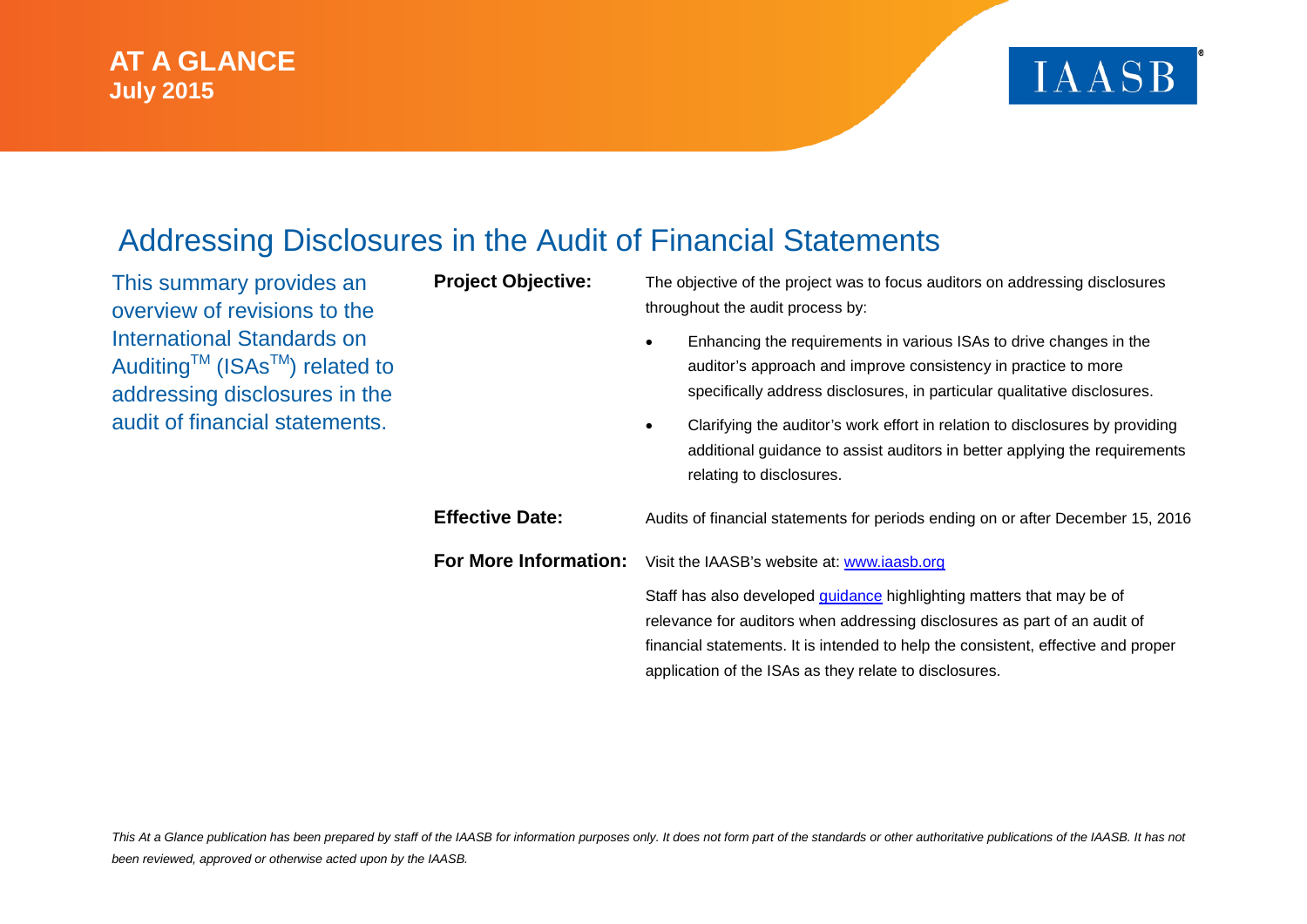# **IAASB**

## Why did the IAASB revise the ISAs to more explicitly address disclosures?

The IAASB wanted to ensure that the ISAs appropriately acknowledge and address the auditor's expected effort in relation to disclosures, as this is essential to achieving a high-quality audit.

Feedback to the Board's January 2011 Discussion Paper, *[The Evolving Nature](http://www.ifac.org/sites/default/files/publications/exposure-drafts/IAASB-Disclosures_Discussion_Paper.pdf)  [of Financial Reporting:](http://www.ifac.org/sites/default/files/publications/exposure-drafts/IAASB-Disclosures_Discussion_Paper.pdf)  [Disclosure and Its Audit](http://www.ifac.org/sites/default/files/publications/exposure-drafts/IAASB-Disclosures_Discussion_Paper.pdf)  [Implications,](http://www.ifac.org/sites/default/files/publications/exposure-drafts/IAASB-Disclosures_Discussion_Paper.pdf)* highlighted areas where more could be done in the public interest to strengthen auditor behavior in light of the evolving types of disclosures.[1](#page-1-0)

Financial reporting continues to evolve to meet the changing needs of users of financial statements. Most significantly, the increasing and widespread use of fair values and other estimates, often involving complex and judgmental measurements, has resulted in financial reporting requirements and practices requiring more detailed disclosures, including disclosure of assumptions, models, alternative measurement bases and sources of estimation uncertainty to provide more decision-useful information. Increasingly, the information in such disclosures are obtained from sources outside the general and subsidiary ledgers and are often qualitative as well as quantitative in nature. As a result, there has been widespread recognition of the challenges for preparers, investors, auditors and others about their consideration of the quantitative and qualitative information included in disclosures.

The IAASB commenced a project in September 2012 to determine whether changes to the ISAs with respect to disclosures were needed (either through new or revised requirements, or expanded application material to support the proper application of current requirements in the ISAs). <span id="page-1-0"></span>*Collaboration with Accounting Standard Setters*

Throughout its work in developing the changes to the ISAs, the IAASB has been closely following developments by the accounting standard setters on the topic of disclosures. The International Accounting Standards Board (IASB) has on its agenda a ["Principles of Disclosure"](http://www.ifrs.org/Current-Projects/IASB-Projects/Disclosure-Initiative/Principles-of-Disclosure/Pages/Home.aspx) initiative, and is also working on the topic of [materiality.](http://www.ifrs.org/Current-Projects/IASB-Projects/Disclosure-Initiative/Materiality/Pages/Home.aspx) The US Financial Accounting Standards Board (FASB) is also undertaking work on a [Disclosures](http://www.fasb.org/jsp/FASB/FASBContent_C/ProjectUpdatePage&cid=1176163077030)  [Framework,](http://www.fasb.org/jsp/FASB/FASBContent_C/ProjectUpdatePage&cid=1176163077030) including focusing on four specific disclosures areas: fair value measurement; defined benefit plans, income taxes and inventory.

The IAASB will continue monitoring the progress on these projects, in particular through proactive engagement with the IASB as it advances its efforts on materiality and disclosures. At such time that these projects are sufficiently progressed, the IAASB will consider whether further amendments to the ISAs or another form of non-authoritative guidance is needed.

-

<sup>1</sup> See the IAASB's January 2012 *[Feedback Statement](http://www.ifac.org/publications-resources/feedback-statement-disclosures)* for a summary of responses to the Discussion Paper.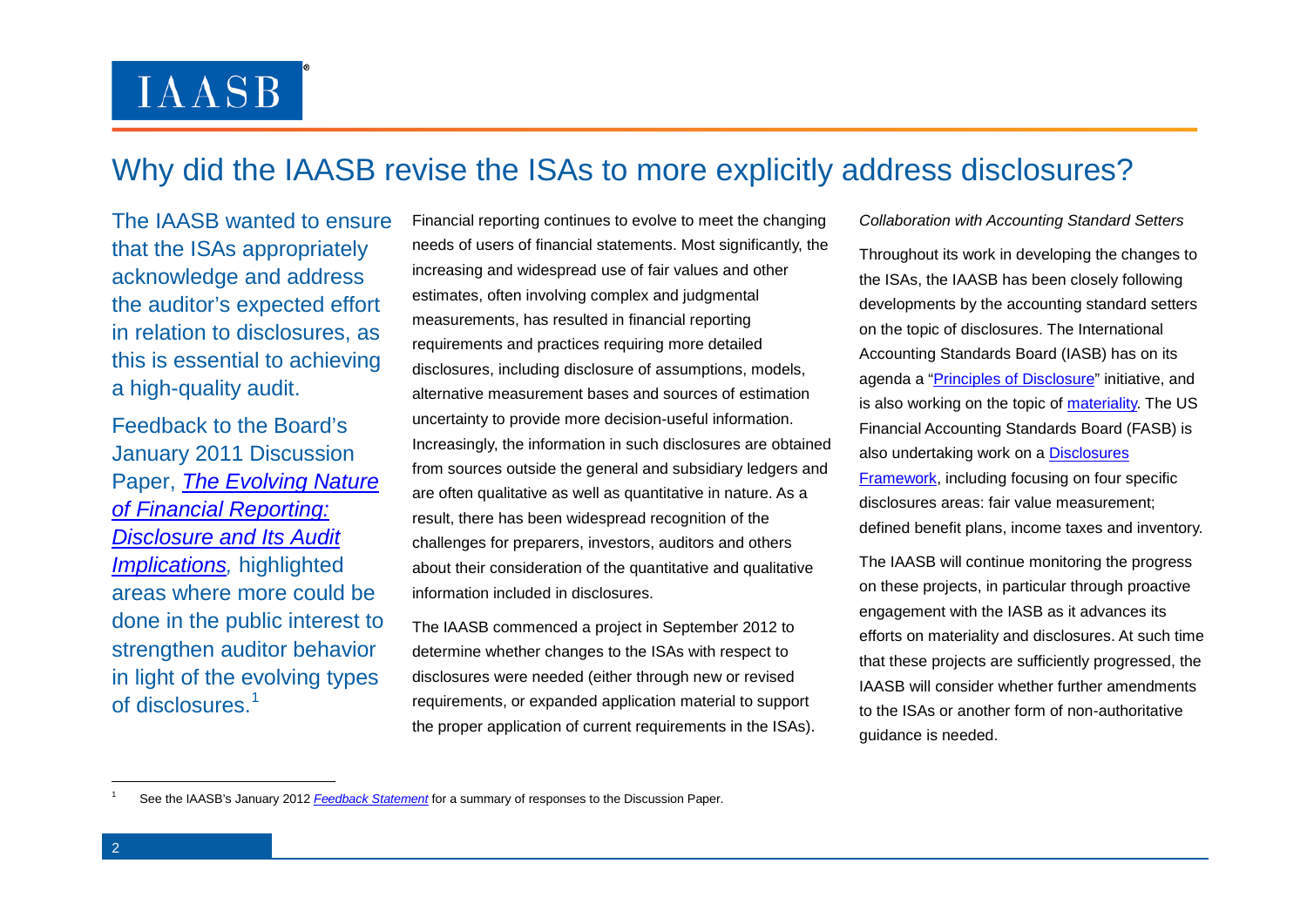## Which ISAs are affected by the changes?

| <b>ISA 200</b><br><b>Overall Objectives of the</b><br>Independent Auditor, and the<br>Conduct of an Audit in<br>Accordance with International<br><b>Standards on Auditing</b> | Change to definition of "financial<br>statements and enhancement to related<br>application material                                                                 | ISA 315 (Revised)<br>Identifying and Assessing the<br><b>Risks of Material Misstatement</b><br>through Understanding the Entity<br>and Its Environment | Enhanced requirements and new<br>application material - Highlighting the<br>need for attention to information in<br>disclosures obtained from outside of the<br>general and subsidiary ledgers in the<br>planning process. Revised assertions to<br>integrate audit procedures for disclosures<br>with account balances and transactions |
|-------------------------------------------------------------------------------------------------------------------------------------------------------------------------------|---------------------------------------------------------------------------------------------------------------------------------------------------------------------|--------------------------------------------------------------------------------------------------------------------------------------------------------|------------------------------------------------------------------------------------------------------------------------------------------------------------------------------------------------------------------------------------------------------------------------------------------------------------------------------------------|
| <b>ISA 210</b><br><b>Agreeing the Terms of Audit</b><br><b>Engagements</b>                                                                                                    | New application material - encouraging<br>management to provide information for<br>disclosures earlier in the audit process                                         | <b>ISA 320</b><br>Materiality in Planning and<br>Performing an Audit                                                                                   | New introductory and application material<br>- emphasizing that materiality needs to<br>be considered for qualitative disclosures                                                                                                                                                                                                        |
| <b>ISA 240</b><br>The Auditor's Responsibilities<br>Relating to Fraud in an Audit of<br><b>Financial Statements</b>                                                           | New application material – considering<br>whether there is intentional<br>misstatement of disclosures that may<br>constitute fraud                                  | <b>ISA 330</b><br>The Auditor's Responses to<br><b>Assessed Risks</b>                                                                                  | Enhanced requirements and new<br>application material - strengthened<br>procedures around the reconciliation of<br>the financial statements and<br>consideration of the adequacy of the<br>presentation and disclosure in the<br>financial statements                                                                                    |
| ISA 260 (Revised)<br><b>Communication with Those</b><br><b>Charged with Governance</b>                                                                                        | New application material -<br>communicating with those charged with<br>governance regarding financial<br>statements and disclosures earlier in the<br>audit process | <b>ISA 450</b><br><b>Evaluation of Misstatements</b><br><b>Identified during the Audit</b>                                                             | New application material - emphasizing<br>that misstatements in disclosures need to<br>be accumulated and evaluated                                                                                                                                                                                                                      |
| <b>ISA 300</b><br><b>Planning an Audit of Financial</b><br><b>Statements</b>                                                                                                  | New application material - encouraging<br>auditors to consider disclosures earlier in<br>the audit process.                                                         | <b>ISA 700 (Revised)</b><br>Forming an Opinion and<br><b>Reporting on Financial</b><br><b>Statements</b>                                               | Enhanced requirements and new<br>application material - strengthening the<br>audit procedures auditors perform when<br>evaluating the financial statements                                                                                                                                                                               |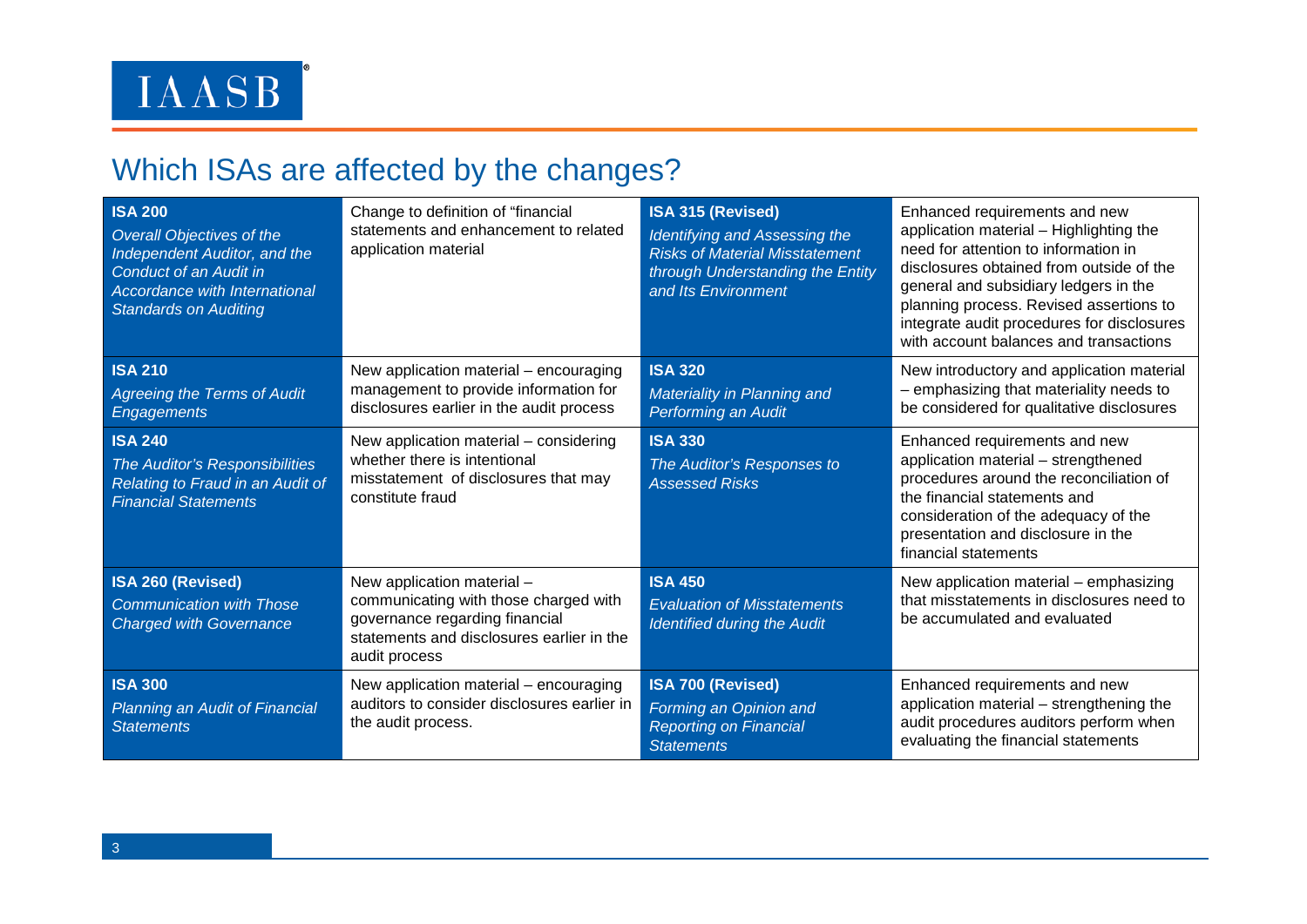# **IAASB**

## Where have requirements in the ISAs been strengthened to address disclosures?

The strengthened requirements are largely elevation of application material (existing and as proposed in the [May 2014](http://www.ifac.org/system/files/publications/files/IAASB-Disclosures-Exposure-Draft.pdf)  [Exposure Draft\)](http://www.ifac.org/system/files/publications/files/IAASB-Disclosures-Exposure-Draft.pdf) because the auditor would be expected to perform those procedures on every audit.

#### **Evaluating the Financial Statements**

The requirements for the evaluation of the financial statements in ISA 700 (Revised) have been enhanced, as they relate to:

- The significant accounting policies: requiring auditors to consider the relevance and understandability of the accounting policies.
- The relevance, reliability, comparability and understandability of the financial statements: requiring auditors to consider completeness, classification, aggregation and disaggregation, characterization; and whether material information has been obscured.

Additional application material for evaluating the financial statements has also been developed.

#### **Information from Systems and Processes that Are Not Part of the General and Subsidiary Ledgers**

The required understanding of the information system in ISA 315 (Revised) has been enhanced to emphasize that this understanding includes those relevant aspects of that system relevant to information disclosed in the financial statements that is obtained from within or outside of the general and subsidiary ledgers.

#### **Adequacy of Presentation and Disclosure**

The auditor's requirement to reconcile the information in the financial statements with the underlying accounting records in ISA 330 has been enhanced to emphasize that this includes information from within or outside of the general and subsidiary ledgers.

In addition, the requirement to consider the adequacy of presentation and disclosure in the financial statements has been enhanced to include consideration of the classification and description of financial information and the underlying transactions, events and conditions, and the presentation, structure and content of the financial statements.